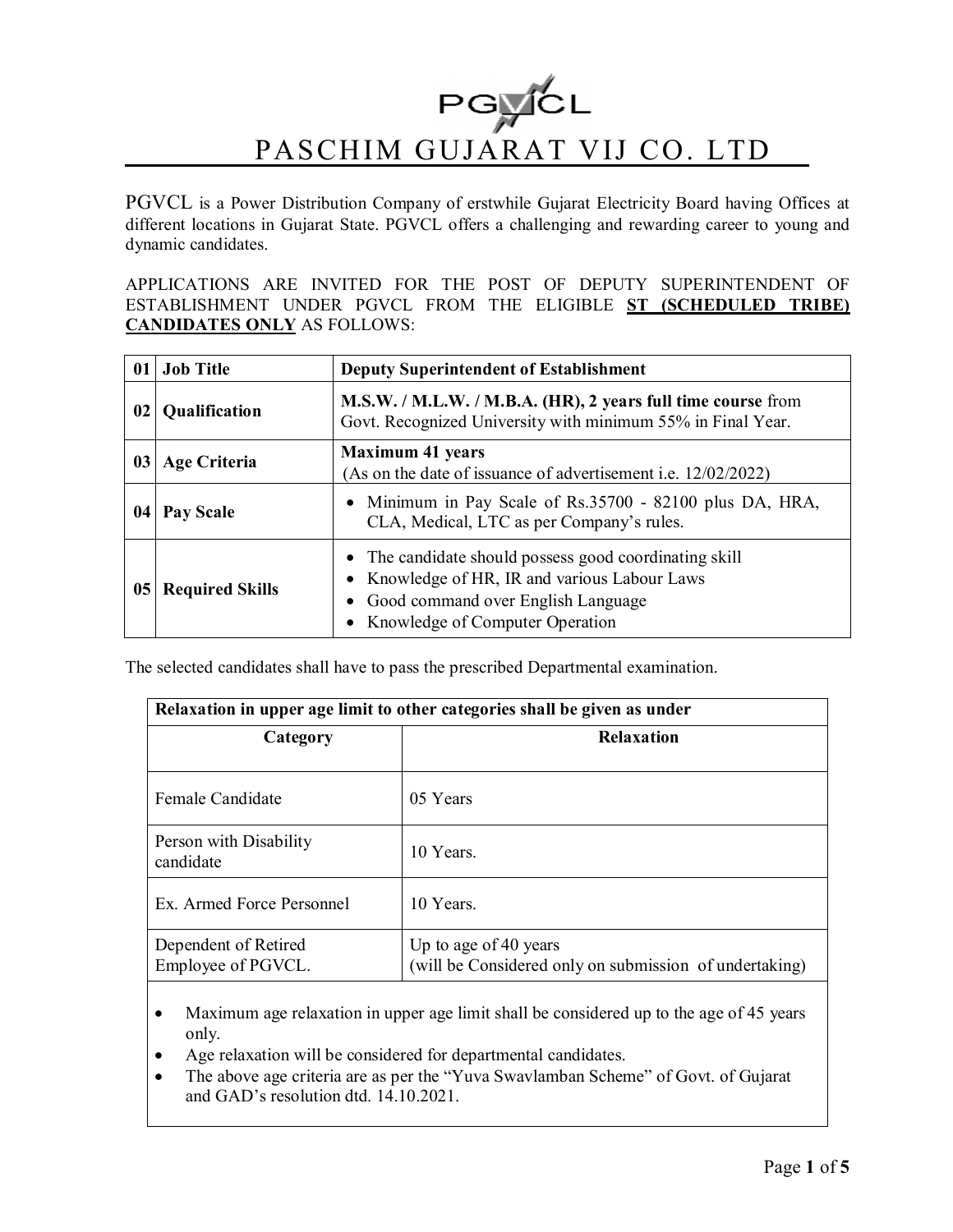### **VACANCIES: 03 (out of these, 1 vacancy is reserved for female)**

- The stated vacancy is probable and the actual vacancies may vary. Actual vacancies and subsequent vacancies are subject to promotions, retirement, separation on any other account, sanction, abolition of post, etc. No candidate shall claim a right based on the above stated vacancy position.
- State Government policy for reservation of women shall be followed.

# **Fees (Non-Refundable): (Only online payment will be accepted)**

| <b>FEES</b>      | Rs.250.00                                                                                                                                      |  |
|------------------|------------------------------------------------------------------------------------------------------------------------------------------------|--|
| (NON REFUNDABLE) | Candidate has to pay application fees On-line through Credit<br>$\bullet$<br>Card / Debit Card / Net Banking.                                  |  |
|                  | • Bank charges shall be borne by candidate.                                                                                                    |  |
|                  | Application fee once paid shall not be refunded or shall not<br>be adjusted in any subsequent Recruitment Process, under<br>any circumstances. |  |
|                  | • No other mode of payment i.e., Demand Draft, Money<br>Order, Postal Order, Cheque etc. is acceptable.                                        |  |

### **IMPORTANT DATES:**

| <b>Start Date and Time of Registration</b> | 12/02/2022, 10:30 AM     |
|--------------------------------------------|--------------------------|
| Last Date & Time of Registration           | 04 / 03 / 2022, 06:00 PM |

## **GENERAL TERMS AND CONDITIONS:**

The Candidates are requested to carefully read the terms and conditions stated below:

- 01. Candidates are required to submit **ONLINE Application** only.
- 02. The candidates shortlisted for written test on basis of their "on line applications" shall not be required to submit photocopies of all the relevant certificate at present. The photocopies of all the relevant certificates shall be submitted as and when required and subsequently, the original certificates for verification as and when required.
- 03. The Management reserves the right to short-list, select and reject any candidate for Written Test / On Line Test as the case may be for selection.
- 04. The Management reserves the right to cancel the Selection List / Waiting List at any time at its sole discretion, without assigning any reasons thereof.
- 05. Filling up of the post is at the discretion of Management based on suitability of candidates. The management in all matters relating to eligibility, acceptance or rejection of the application made, shall be final and management will not entertain any enquiry or correspondence in this regard.
- 06. Person with disability mentioned as above can apply in shall have to submit valid certificate of Civil Surgeon, indicating existing percentage of disability. Their applications will be considered as per rules of Company.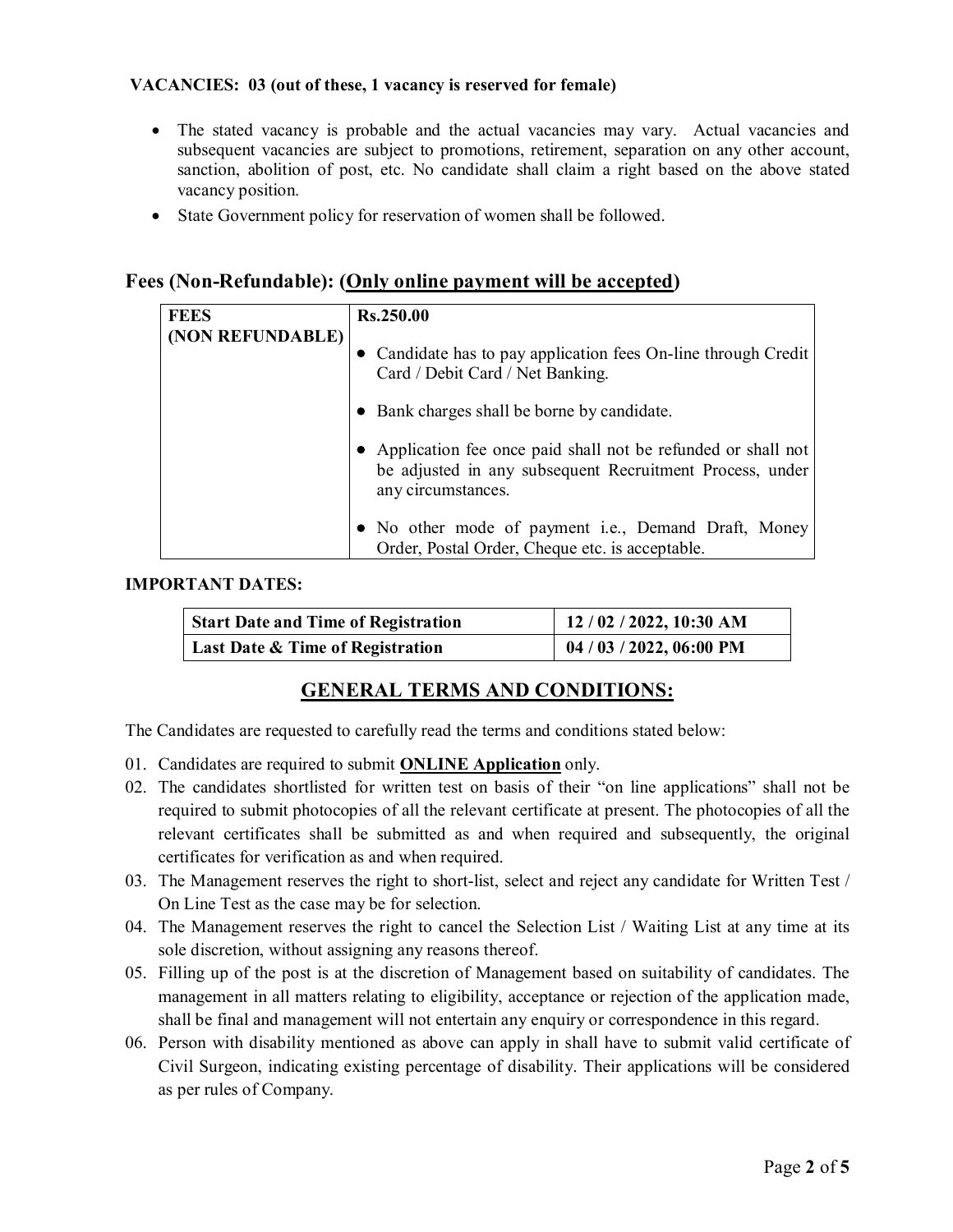- 07. The candidates who have been given grades in their result shall have **to submit (Graduation / Post Graduation) a certificate issued by their University / Institute specifying percentage of last year / last two semesters** equivalent to the grades obtained by them along with decimals.
- 08. The candidates working in Government / Semi Government or PSU Organization shall have to produce "**NO OBJECTION CERTIFICATE**" from the concerned organization failing which, their candidature will be disqualified.
- 09. If the selected candidate working in any company or organization, he/she shall have to produce relieving letter from the previous employer at the time of resuming their duty, failing which, their appointment order shall stand cancelled.
- 10. Mere submission of application does not guarantee the adequacy of candidature for being considered for the further selection process.
- 11. The tentative syllabus for the exam will be including but not limited to following topics/areas and emphasis could differ.

 The exam will be conducted by On-line or OMR mode considering the number of candidates registered.

There will be three (03) sections in MCQ Paper having approximate weightage for each section as under;

| General Knowledge    | 10% |
|----------------------|-----|
| English Language     | 20% |
| HR, IR & Labour Laws | 70% |

### **"The question paper will be in English language only"**

The syllabus of HR, IR and Labour Laws may include;

| <b>HR</b>               | $\mathbf{I}$ R       | <b>Labour Laws</b>                              |
|-------------------------|----------------------|-------------------------------------------------|
| $\bullet$ HR Planning   | Principal of Natural | The Industrial Disputes Act - 1947<br>$\bullet$ |
| Recruitment &           | Justice              | The Contract Labour (Regulation $\&$            |
| Selection               | Disciplinary Actions | Abolition) Act - 1970                           |
| Training $\&$           | Proceedings $\&$     | The Bombay Shops & Establishment Act            |
| Development             | Departmental Inquiry | The Employees Provident Funds & Misc.           |
| Performance             | Proceeding           | Provisions Act - 1952                           |
| appraisal               | • Code of Discipline | The Trade Union Act - 1926                      |
| Wage & Salary           | Code of Conduct      | The Industrial Employment                       |
| Administration          | $\bullet$ Check Off  | (Standing Orders) Act - 1946                    |
| Career Planning $\&$    |                      | The Minimum Wages Act - 1948                    |
| Succession              |                      | The Payment of Wages Act - 1936                 |
| Planning                |                      | The Employee's Compensation Act -               |
| Incentives $\&$         |                      | 1923                                            |
| Rewards                 |                      | The Payment of Bonus Act - 1965                 |
| <b>Employee Welfare</b> |                      | The Payment of Gratuity Act - 1972              |
| & Social Security       |                      | The Maternity Benefit Act - 1961                |
|                         |                      | The Apprentices Act - 1961                      |
|                         |                      | The Factories Act - 1948                        |
|                         |                      | The ESI Act - 1948                              |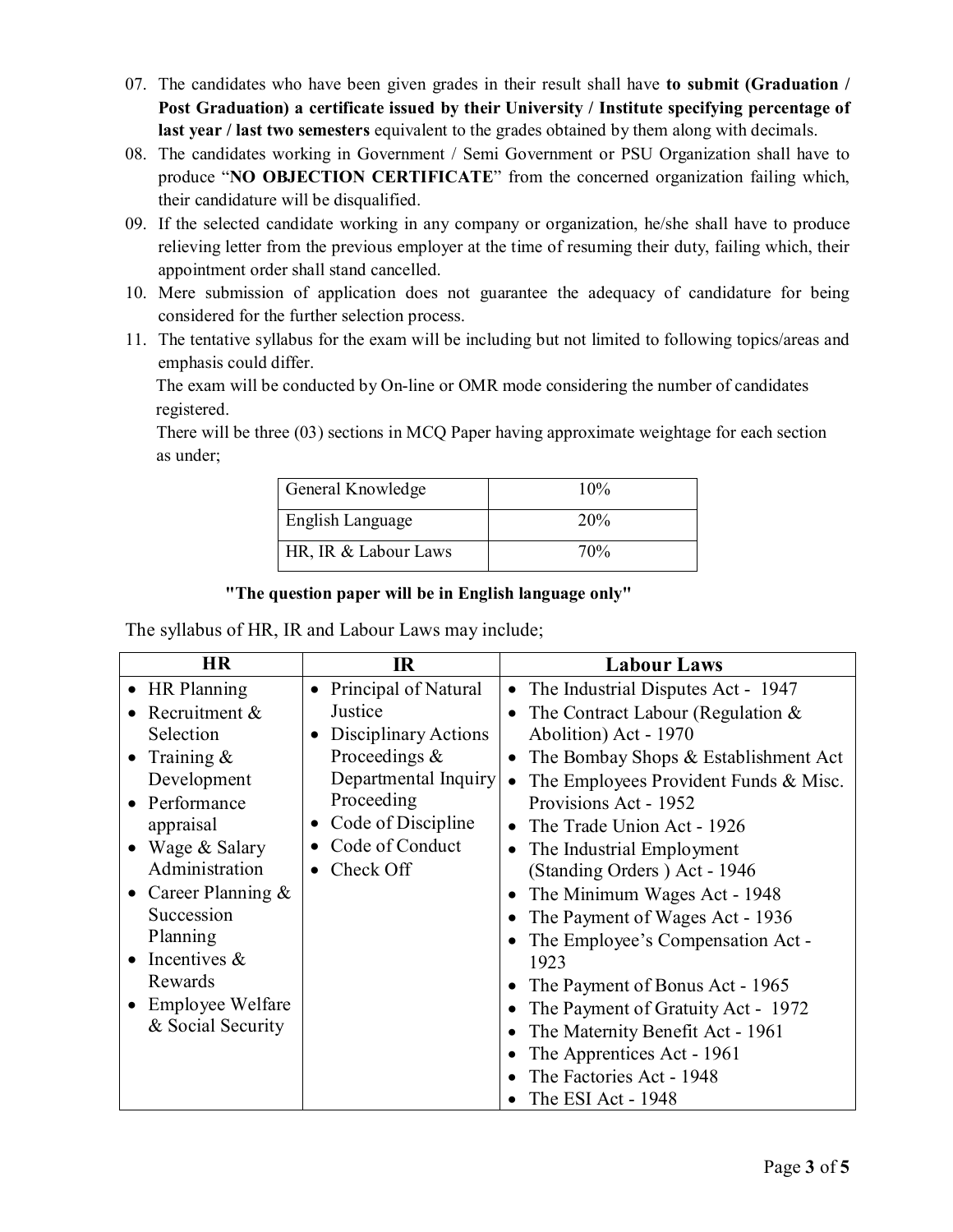- 12. The question paper for the exam shall be consisting of 100 questions and the paper shall be of 100 marks. There shall be negative marking system and  $1/4<sup>th</sup>$  mark for each wrong answer shall be deducted to arrive at total marks scored.
- 13. In case of Written Test examination, the evaluation of the OMR Sheets of the written test shall be evaluated on computer, as per entries made in OMR Sheets by the Candidates. As the evaluation done on the Computer by scanning thereby eliminating manual evaluation, rechecking or 'inspection of OMR Sheets, subsequent to written test, will not be entertained by the Company.
- 14. If the applications received in large numbers, then examination scheduled to be held in multiple batches and candidates' scores will be as per normalization methodology before result declaration.
- 15. As per GSO-3 the minimum eligibility cut off marks for selection will be 45 and above marks for reserved candidates. However, the selection will be made purely on the basis of merit considering available vacancies and reservation rules.
- 16. 05% marks (of secured marks in Exam) over and above actual marks secured shall be added in case of Widow Female Candidates. The widow female candidate, if remarried shall not be given advantage of grace of 5 % marks. Further, the widow candidate shall categorically state so and inform if she is remarried with necessary documentary proofs.
- 17. While preparing selection list, if two or more candidates found with equal marks in Exam, they will be kept in merit according to their date of birth i.e. elder will be kept in priority to younger and if the date of birth is also found same, then they will be kept in priority according to alphabet seniority of name. The Selection List as and when required as per the vacancy position shall be drawn from result published. The result published shall be valid for the period of one year from the date of publication.
- 18. In case of name or caste differ due to marriage or any other reason in educational certificates; then attach the copy of Gazette for transfer of name or caste, failing which, the candidature for the further process will be rejected.
- 19. Caste (Reserved Category) Certificate of Gujarat State only will be considered.
- 20. No travelling fare will be paid to any candidates for attending the Written Test as the case may be.
- 21. The result of the test shall be published by PGVCL and shall be displayed on PGVCL's website. The result published shall be valid for the period of one year from the date of publication.
- 22. Candidates are requested to apply only, if they are fulfilling requisite criteria on the date of advertisement. Since, we are not seeking all the documents at the time of application submission written test; candidate has to doubly ensure that he fulfills all the requisite criteria on the date of advertisement. All the documents of selected Candidates shall be verified at appropriate stage and if found not fulfilling any criteria, his/her candidature shall be cancelled immediately and his/her shortlisting in selection list shall not be a ground for claiming employment/ recruitment.
- 23. Candidates are requested to visit on [www.pgvcl.com](http://www.pgvcl.com) for regular updates regarding schedule of test and other relevant notifications.
- 24. The selected candidates shall be posted under the jurisdiction of PGVCL and shall not be transferred from PGVCL to any other Subsidiary Company of GUVNL.
- 25. In case of selection, the candidates have to fulfill the requisite physical fitness standards as per company's rules.
- 26. Any application, even under the R.T.I. Act, seeking any information, will not be entertained till the completion of the entire recruitment process.
- 27. Applicants who complete all the tasks successfully of online application process shall only be considered for further selection process.
- 28. Candidates meeting the above criteria and interested may apply **COMPULSORILY ONLINE.**